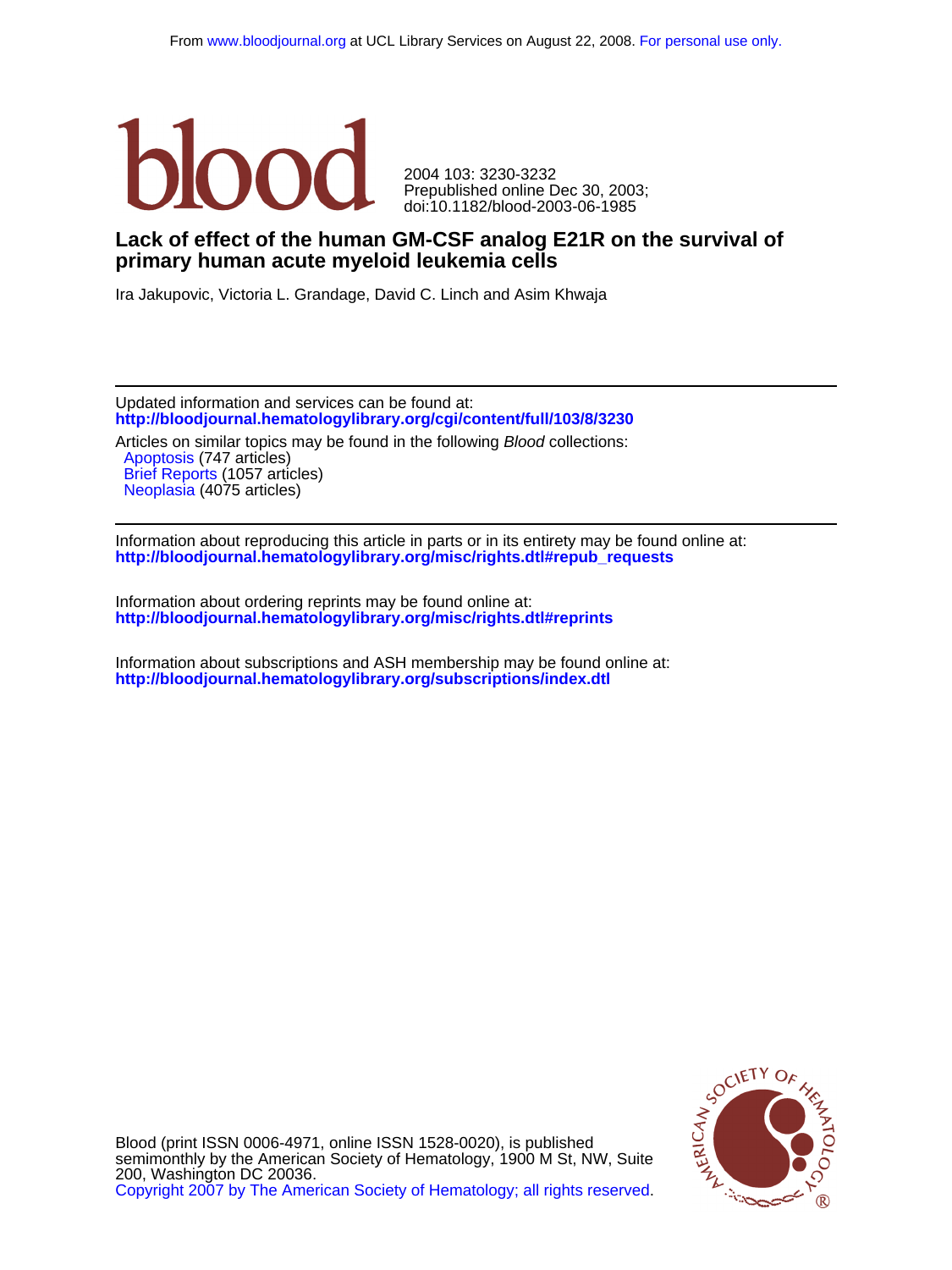NEOPLASIA

## **Brief report**

# Lack of effect of the human GM-CSF analog E21R on the survival of primary human acute myeloid leukemia cells

Ira Jakupovic, Victoria L. Grandage, David C. Linch, and Asim Khwaja

**The granulocyte-macrophage colonystimulating factor (GM-CSF) analog E21R binds to the GM-CSF receptor complex with low affinity and acts as a competitive antagonist. In addition, it has been reported to be a potent direct activator of apoptosis in primary human acute myeloid leukemia (AML) cells. We have confirmed the ability of E21R to neutralize the**

**biologic effects of GM-CSF and investigated its activity on primary AML blasts. We find that it failed to induce cell death in blast cells from 23 separate AML cases treated in vitro at concentrations of E21R up to 30 g/mL. Significant cell death resulted in all cases after incubation with cytosine arabinoside. The lack of effect of E21R on AML blasts was unlikely to be**

**due to an absence of functional GM-CSF receptors because 13 cases demonstrated an increase in cell number with the addition of exogenous GM-CSF. These results do not support the use of E21R for the treatment of AML. (Blood. 2004;103: 3230-3232)**

© **2004 by The American Society of Hematology**

#### **Introduction**

Granulocyte-macrophage colony-stimulating factor (GM-CSF) promotes the survival, proliferation, and activation of cells ranging from myeloid progenitors to terminally differentiated neutrophils.<sup>1</sup> The effects of GM-CSF are mediated via high-affinity binding to heterodimeric cell surface receptors consisting of a GM-CSF– specific  $\alpha$  chain and a  $\beta$  chain that is shared with the receptors for interleukin-3 (IL-3) and IL-5.<sup>2,3</sup> Binding of GM-CSF to the  $\alpha$  chain alone is of low affinity.4 The glutamate residue at position 21 of GM-CSF is involved in GM-CSF binding to both chains of the  $\alpha\beta$ complex; its substitution by arginine (GM-CSF E21R) results in a molecule capable of binding with low affinity to the  $\alpha$  chain but with no high-affinity binding to the  $\alpha\beta$  complex.<sup>5</sup> E21R functions as a competitive antagonist of GM-CSF binding to the  $\alpha\beta$  complex and can neutralize its biologic effects.6

In addition to its neutralizing activity, E21R is reported to directly induce apoptosis in cells expressing high-affinity GM-CSF receptors even in the absence of exogenous GM-CSF. Cells reported to undergo apoptosis include normal hemopoietic progenitors,<sup>7</sup> primary acute myeloid leukemia (AML) blasts,<sup>7</sup> eosinophils,<sup>8</sup> and the Jurkat T-cell line engineered to express the high-affinity GM-CSF receptor.9 This potent proapoptotic effect was shown to be an active process requiring protein kinase activity, the synthesis of new proteins,7 and the membrane proximal portion of the intracytoplasmic domain of the common  $\beta$  chain to be present.<sup>9</sup> Caspase inhibitors were shown to block the effects of E21R, whereas overexpression of Bcl-2 was ineffective.<sup>9</sup> E21R has also been shown to have biologic effects against the survival and proliferation of juvenile myelomonocytic leukemic (JMML) cells in vitro $10$  and in vivo $11$  and has anti-chronic myelomonocytic leukemia (anti-CMML) activity demonstrated by inhibition of spontaneous colony formation in vitro.<sup>12</sup>

Functional GM-CSF receptors are found on the blast cells of most patients with AML,<sup>13-15</sup> and exogenously added recombinant GM-CSF can stimulate proliferation of AML cells.16-21 There is evidence that autocrine production of GM-CSF may play a part in leukemia cell proliferation.22,23 The profound proapoptotic effects of E21R in all 21 cases of primary AML previously reported raised the possibility that E21R may be very useful in the treatment of AML and prompted us to investigate its effects on AML cell survival and proliferation.

### **Study design**

Blasts were isolated from the peripheral blood or bone marrow of patients with newly diagnosed AML by standard Ficoll-Hypaque separation. Informed consent was obtained according to the Joint University College London/University College London Hospitals Ethics Committee guidelines. Samples were either used fresh or after recovery from liquid nitrogen. A total of 21 of 23 samples were thawed and incubated in RPMI/10% fetal calf serum (FCS) at 37°C/5%  $CO<sub>2</sub>$  and underwent a further Ficoll separation to remove dead cells where necessary. Samples were incubated with varying concentrations of E21R (BresaGen, British Biotech, Oxford, United Kingdom), GM-CSF (Hoechst-Behringwerke, Marburg, Germany) (or both), or cytosine arabinoside (Sigma, St Louis, MO) at a cell density of  $0.5 \times 10^6$ /mL to  $1 \times 10^6$ /mL in RPMI/10% FCS for up to 72 hours. Cell proliferation was measured using an MTS (3-(4,5 dimethylthiazol-2-yl)-5- (3-carboxymethoxyphenyl-2-(4-sulfophenyl)-2H-tetrazolium) assay (Cell-Titer 96, Promega, Madison, WI). The assay was performed according to manufacturer's instructions, and the results are expressed as a percentage of the absorbance reading obtained with cells incubated in RPMI/10% FCS alone. Apoptosis was measured by annexin V binding as previously described.24

From the Department of Haematology, Royal Free & University College Medical School, London, United Kingdom.

**Reprints:** Asim Khwaja, Department of Haematology, Royal Free & University College Medical School, 98 Chenies Mews, London WC1E 6HX, United Kingdom; e-mail: a.khwaja@ucl.ac.uk.

The publication costs of this article were defrayed in part by page charge payment. Therefore, and solely to indicate this fact, this article is hereby marked "advertisement" in accordance with 18 U.S.C. section 1734.

© 2004 by The American Society of Hematology

Submitted June 19, 2003; accepted December 19, 2003. Prepublished online as Blood First Edition Paper, December 30, 2003; DOI 10.1182/blood-2003-06- 1985.

Supported by British Biotech (I.J.), the Kay Kendall Leukaemia Fund (V.L.G.), and the Medical Research Council, United Kingdom (A.K.).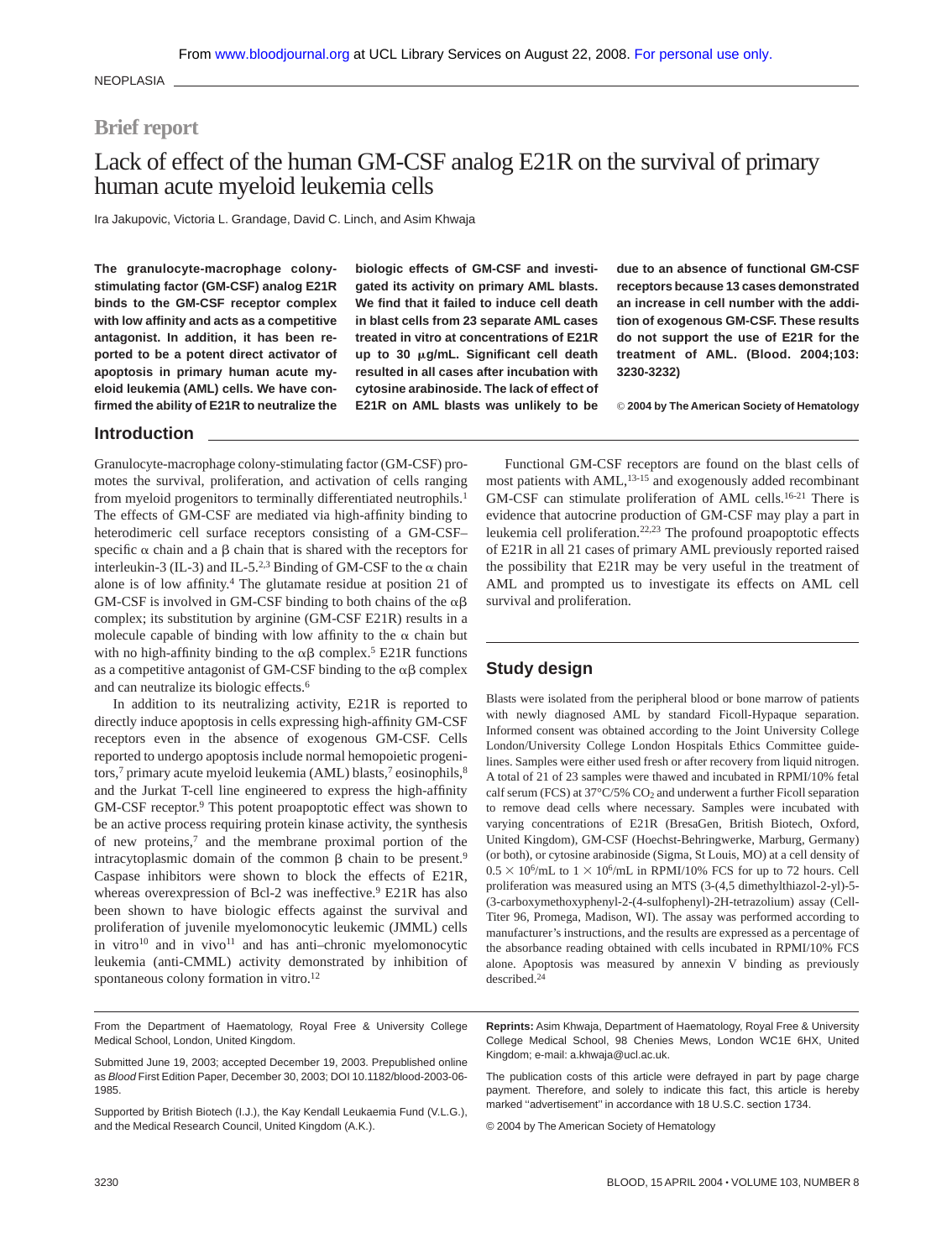**Figure 1. Effects of E21R and cytosine arabinoside.** (A) Effect of E21R or cytosine arabinoside (Ara-c) on the survival of AML blasts. Primary AML blasts were incubated with increasing concentrations of E21R for the indicated times or with increasing concentrations of cytosine arabinoside for 48 hours. Samples were assayed in duplicate by the MTS technique for viable cell number, and the data are presented as the mean  $\pm$  SEM activity as a percentage of the result obtained with cells incubated without additives. For E21R,  $n = 15$  at 24 hours  $(\Box)$ , 23 at 48 hours  $(\Box)$ , and 14 at 72 hours  $(\blacksquare)$ . For Ara-c,  $n = 21$  at 48 hours ( $\mathbb{Z}$ ). (B) Effect of E21R combined with Ara-c on the survival of AML blasts. Primary AML blasts were incubated with Ara-c alone (at 10 ng/mL or 100 ng/mL) or in combination with E21R (10  $\mu$ g/mL) for 48 hours and cell survival measured by MTS assay (mean  $\pm$  SEM of 21 samples).



#### **Results and discussion**

Increasing concentrations of E21R were incubated with primary blast cells from a total of 23 patients with AML. After 48 hours, surviving cells were quantified using an MTS-based assay. Figure 1 shows that there was no reduction in cell number at 48 hours at any concentration of E21R up to a maximum of 30  $\mu$ g/mL. Flow cytometric assays for annexin V binding carried out at 48 hours in a subset of 10 patients also failed to show an increase in apoptosis in the presence of E21R (control,  $45\% \pm 6\%$  annexin-positive; E21R 10 μg/mL, 46%  $\pm$  6% positive).

Because of these unexpected findings, prolonged incubation for 72 hours was carried out in 14 patient samples. Again, no decrease in cell survival was detected. In addition to its lack of effect on primary AML blasts, E21R failed to induce apoptosis in HL-60 and U937 cell lines, both of which express high-affinity GM-CSF receptors.25 E21R did not affect the survival of TF-1 cells cultured in erythropoietin (Figure 2), MO7e cells cultured in stem cell factor (SCF) or thrombopoietin (data not shown), or primary human CD34-derived cells cultured in G-CSF (Figure 2).

To confirm that the assay systems were effective at detecting cell death, we incubated AML blasts with cytosine arabinoside.

This effectively reduced viable cell numbers by 48 hours as detected by the MTS assay to  $48\% \pm 5\%$  (range, 9% to 91%) of control (Figure 1;  $n = 21$ ) and led to a significant increase in the number of annexin-binding cells from  $45\% \pm 6\%$  to  $76\% \pm 6\%$  $(n = 10)$ . The absence of any effect of E21R could be due to a lack of GM-CSF receptors on AML blasts. However, previous publications have shown that blast cells from most AML patients express the GM-CSF receptor,13-15 and we have previously demonstrated the presence of GM-CSF receptors on AML blasts in all 3 patients investigated using <sup>125</sup>I–GM-CSF with a mean of  $107 \pm 28$  highaffinity binding sites (dissociation constant [K<sub>D</sub>], 64  $\pm$  10 pM) and 2684  $\pm$  1511 low-affinity sites (K<sub>D</sub>, 5.6  $\pm$  3.7 nM) per cell (A.K. and D.C.L., unpublished data, July 1993). We found that 13 of 23 patients studied here had a clear response to increasing concentrations of GM-CSF with a significant increase in MTS activity at 48 to 72 hours (Figure 2). These data are in keeping with those published by others showing GM-CSF responsiveness in primary AML blasts.16-21 In addition to investigating the effects of E21R as a single agent, we have combined it with cytosine arabinoside and did not find any evidence of synergy (Figure 1).

To confirm that the E21R used was biologically active, we used it as a competitive antagonist of GM-CSF. Figure 2 shows



Figure 2. Neutralization of GM-CSF by E21R. (A) Response of AML blasts to exogenous GM-CSF and its neutralization by E21R. Primary AML blasts from 13 individuals showing a response to exogenous GM-CSF. Cells were incubated in medium plus GM-CSF at 10 ng/mL for 48 to 72 hours either without or with an at least 1000-fold excess of E21R (10 to 30 μg/mL). MTS assay was carried out, and the results are expressed as a percentage of the activity in control cells incubated in medium alone. (B) Effect of E21R in neutralizing the proliferative response of TF-1 cells to GM-CSF. TF-1 cells were washed and placed in medium alone, GM-CSF (10 ng/mL), IL-3 (10 ng/mL), or erythropoietin (2 U/mL) with the indicated concentrations of E21R for 48 hours. MTS assay was carried out, and the results are expressed as a percentage of the activity in control cells incubated in medium alone. (C) Effect of E21R in neutralizing the proliferative response of normal myeloid cells to GM-CSF. Primary CD34+ cells were placed in medium with SCF, IL-3, and G-CSF for 7 days to induce myeloid differentiation. After washing, cells were incubated for 48 hours in medium alone or with GM-CSF (10 ng/mL), IL-3 (10 ng/mL), or G-CSF (50 ng/mL) without or with E21R (10  $\mu$ g/mL). MTS assay was carried out, and the results are expressed as a percentage of the activity in control cells incubated in medium alone.